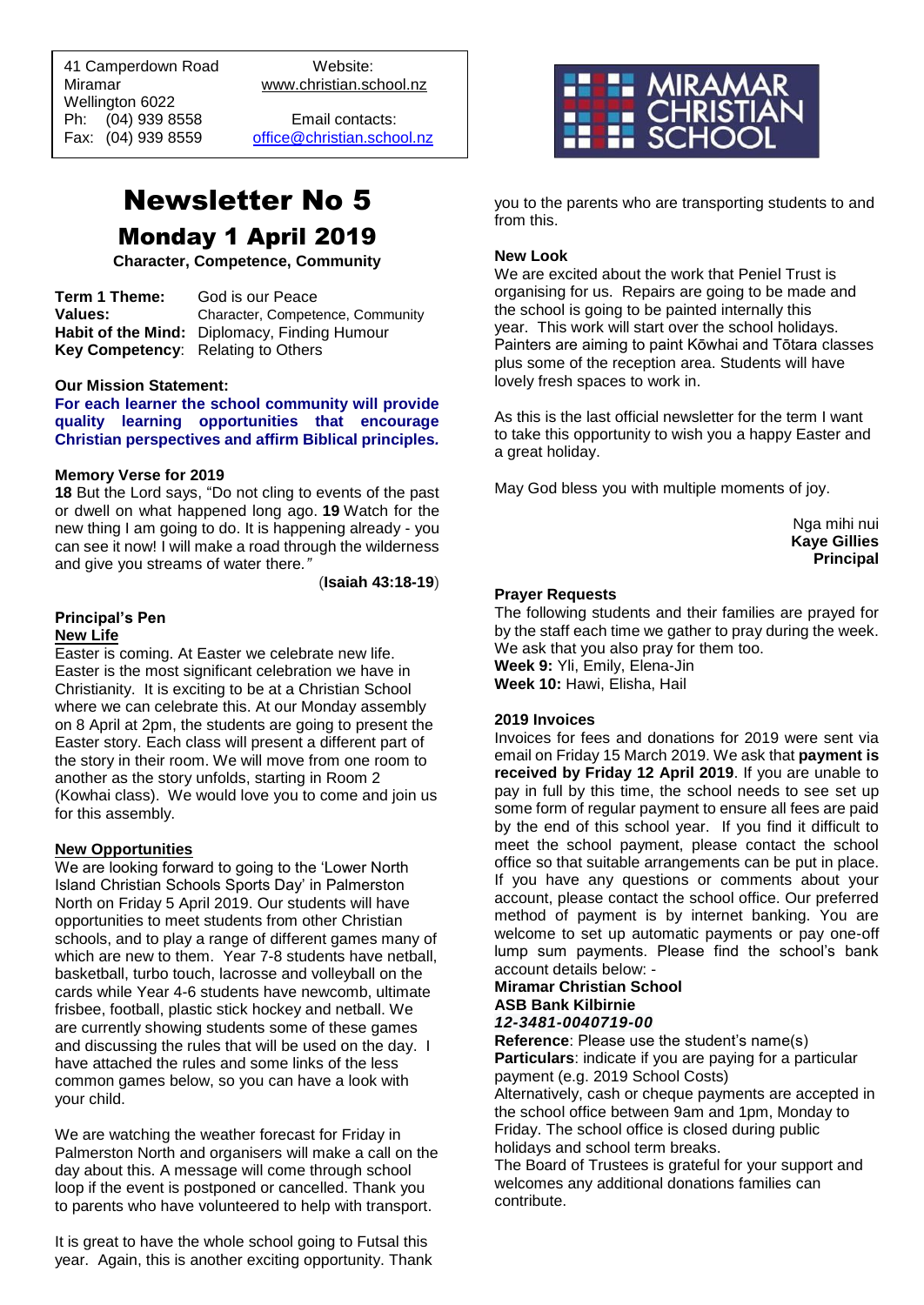## **Tax Donation Summary**

You will be provided with a letter summarising your total contributions/donations paid from the 1 April 2018 through to 31 March 2019. Generally, you can claim a tax credit (formerly rebate) for up to 30% of school donations.

| <b>SCHOOL DIARY</b>     |                                           |
|-------------------------|-------------------------------------------|
| <b>Every Monday</b>     | Principal's Assembly, 2:15pm              |
| <b>Every Monday</b>     | Prayer Group, Hall, 9am                   |
| <b>Every Tues/Thurs</b> | Wheels Day / Wear PE Uniform              |
| <b>Every Wednesday</b>  | Subway ordered lunch (optional)           |
| <b>Every Thursday</b>   | Technicraft (Yrs 7-8)                     |
| <b>Every Friday</b>     | Music Lessons, 9:30am - 10:30am           |
| <b>Every Sunday</b>     | 10am Gateway Baptist Church - All Welcome |
| <b>April</b>            |                                           |
| Mon 1 Apr               | Learning/Class Assembly 2:30pm            |
| Tues 2 Apr              | Y4-Y8 Futsal Tournament @ ASB             |
| Wed 3 Apr               | Predator Free Presentation p.m.           |
| Thurs 4 Apr             | Y1-Y3 Futsal Tournament @ ASB             |
| Fri 5 Apr               | Y4-8 Christian Schools Sports Day         |
| Fri 5 Apr               | Y1 - Y3 PE @ ASB p.m.                     |
| Mon 8 Apr               | Easter Assembly 2pm                       |
| Tues 9 Apr              | Energise Nutrition p.m.                   |
| <b>Fri 12</b>           | PE @ ASB p.m.                             |
| Fri 12                  | End of Term 1 (3pm finish)                |
| Mon 29 Apr              | Term 2 starts 9am                         |

## **Board Elections | A message from the Miramar Christian School Board of Trustees**

2019 is an election year for school trustees. We understand that asking people to put their hand up and stand for election is difficult, especially if parents aren't really clear on what the role entails!

## **Find out about becoming a trustee: -**

New Zealand School Trustees Association are offering a new programme, **[Kōrari](http://www.whs.school.nz/wp-content/uploads/Korari-event-flyer_Wellington.pdf)**, which is designed to recognise the experience of existing trustees and help to encourage potential new trustees to come and find out what it really means to serve on a school board. People who want to understand what school governance looks like can come along and find out more. A hui will be facilitated by a regional adviser from NZSTA who will talk about the reality of being a trustee, the support and training that is available and encourage existing trustees to tell their story.

The Hui will be held at **Wellington High School on Monday 1st April at 6pm**. NZSTA will provided refreshments.

If you are interested in becoming a school trustee, we encourage you to come along. **Please RSVP using this link if you ARE attending:**



**<https://goo.gl/forms/MBa8fFYExKC1N7YS2>**





Gateway Baptist Church, Miramar

For more information ring Margaret on 388 1094 or the church office

Gateway Baptist Church, 33 Park Rd, Miramar office@gatewaybaptist.org.nz

ph 388 6535 gatewaybaptist.org.nz

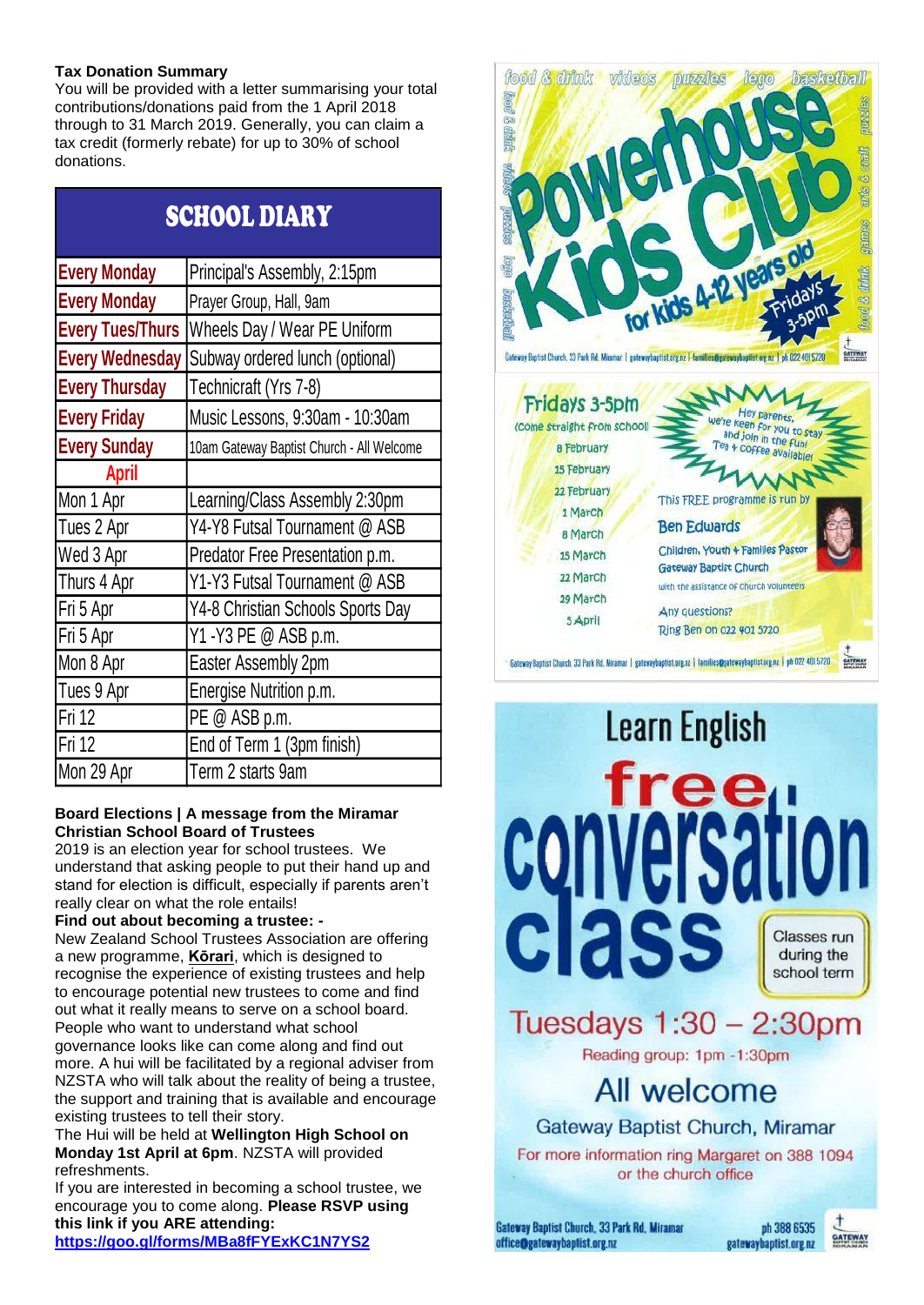#### **Capital Trout Centre Open Day - Sun 7 Apr 2019 FINAL CHILDRENS OPEN DAY for the season.**

Children must have a licence to fish for trout and free licences/tickets are available from Monday 25th March 2019 at **Steve's Fishing Shop, 49 Ghuznee Street (off Cuba Mall).** 

The Centre is located behind the WCC Administration buildings on the way to the Wellington City Council Southern Landfill, on Landfill Road, Happy Valley, Wellington and is open to the public on specific days. Children do not have to bring any gear as Club members will assist children to catch a trout on fly fishing tackle.

As the Centre is manned and maintained by volunteers we rely on donations to cover our expenses of purchasing the fish from the hatcheries, fish food and general maintenance.

Your donations will be appreciated.

Contact: Strato on 387 7878(wk) or 386 3740(hm) or [strato.cotsilinis@gmail.com](mailto:strato.cotsilinis@gmail.com)

**Children in Wellington are learning how to Cartwheel, Round-off, Handspring and Flip at BIGAIR Gymnastics classes!** Children develop strength, flexibility, balance, proprioception, plus pride and self-confidence as they achieve new skills. BIGAIR's GYMNASTICS, TUMBLING, FREE RUNNING & TRAMPOLINE classes are great for fun and fitness! We focus on safety, technique, basic skills, through to more advanced skills such as summersaults and twisting. **Book now for our April School Holiday Programme!** Full day and half day sessions available. Great for kids to get active and learn something new! To find out more, please call Bigair Gym Owhiro Bay on 3838779 or email [wgtn@bigairgym.co.nz.](mailto:wgtn@bigairgym.co.nz)



See website for details: www.inthewings.co.nz

f

## **Faith and Adolescence Tour - Tues 14 May 2019**

The Church in NZ has struggled to 'keep our Teens connected to Faith' for a long time now. This tour will speak into this challenge with hope and encouragement for parents, pastors, youth workers, and to teenagers themselves. The keynote speaker will be Dr Crystal Kirgiss who is a published author and respected speaker on this subject.

#### **Parents Seminar**

Time: 7pm-9pm

Venue: Lifeswitch, 3 Reynolds Bach Dr, Stokes Valley, Lower Hutt 5019

Cost: \$5 (cash/eftpos) (door sales only)

Topic: The Wonder Years

- Seeing our teens as "a wonder to behold" rather than "a problem to be solved" or "a stage to survive."
- Understanding cultural pressures, neurological development, and a theology of adolescence can reshape our view of parenting teens — which is a sacred task."



## **Family Space Playgroup Coordinator** Wanted

The Family Space is seeking an outgoing Playgroup Coordinator to facilitate the smooth running of 3 playgroups each week (Monday, Tuesday & Thursday mornings) and to manage basic administrative & financial tasks. The role would suit someone who loves working in a Christian environment with pre-school children and communicates well with parents & caregivers from all backgrounds.

#### This position is part-time (14 hours/week) and begins as soon as possible.

Contact Phil if you're interested to receive the Job Description, Statement of Faith and Application form for this role. All CV's (with 2 current referees) AND completed application forms to be sent to:

pastor@gatewaybaptist.org.nz

Phil Coates: 021 236 8139 (Family Space Trust Chairperson)

**Permanent Position Vacant: Please Apply** 

# **Supporting success** in your school.

f you are a parent, staff member or member of the school community and<br>rou draw down a new ASB home Ioan of \$250,000 or more, ASB will donate<br>o your chosen participating school:

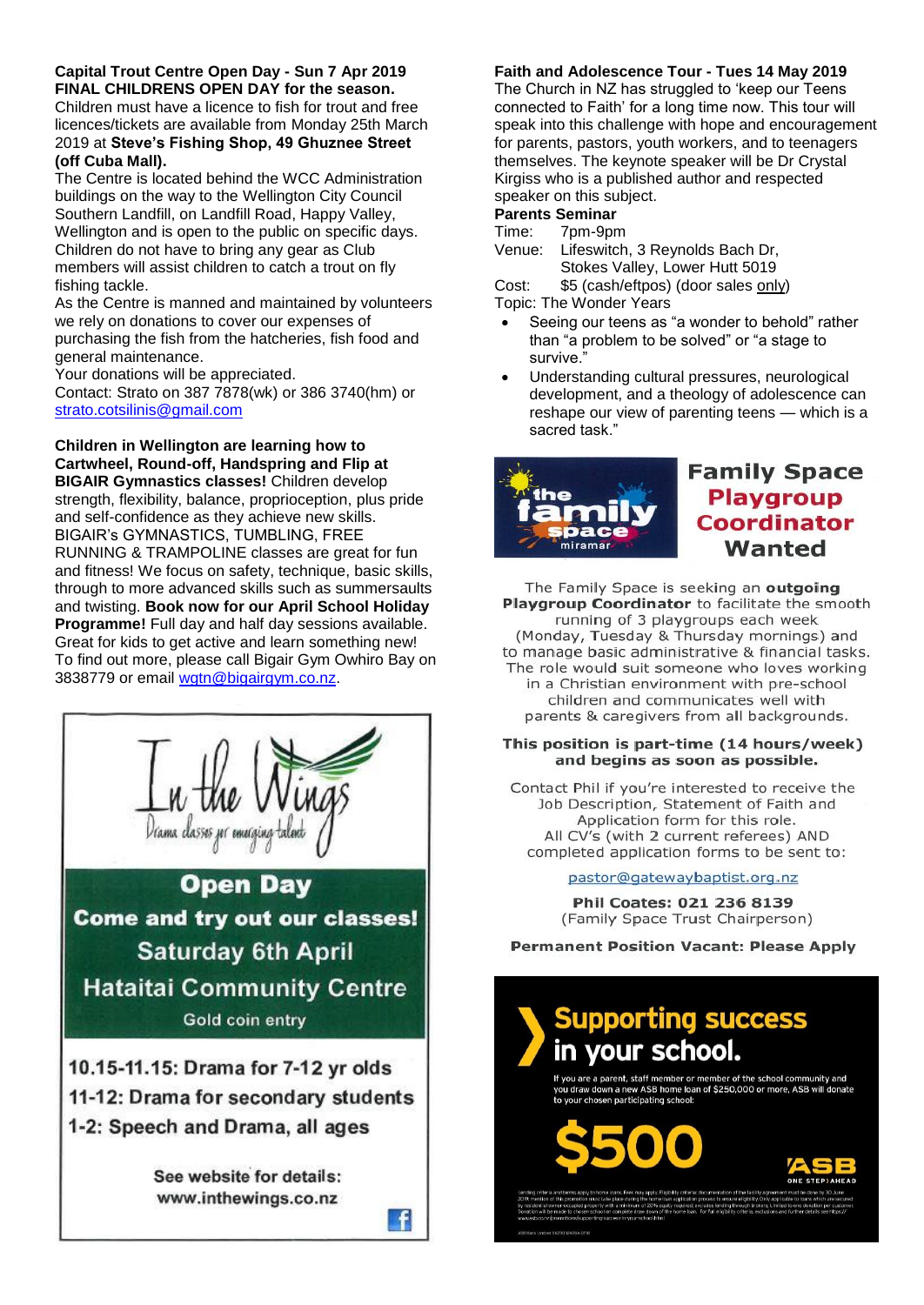

#### **Grand Training Holiday Programmes**

Grand Training runs fun computer courses in both weeks of the school holidays. We have courses fir all aspects of computer skills, from building your own computer, to encrypting a message with Python, to fighting a zombie in Minecraft. Tell us what you want to learn about, and we'll make it happen. Check out [www.grandtraining.co.nz](http://www.grandtraining.co.nz/) or ring Wanda at (04) 499 2211 for more details.

#### **Artrageous Kids Programme: 15 – 26 April 2019 VENUE***:* **Poneke Dojo, Prince of Wales Park, Salisbury Tce, Mt Cook, Wellington**

*8.30am–3pm \$69, and after care 3pm-5.15pm \$15* Aimed at children aged 5-12 years. Our classes provide a space for all children to explore at their own pace; chaotic or careful, gingerly or with gusto, tiptoeing or tromping. Our aim is to draw out their creativity, not stuff things in! **Bookings essential by going to**  [https://enrolmy.com/artrageous-kids/book-now/23-April-](https://enrolmy.com/artrageous-kids/book-now/23-April-Artrageous-Holiday-Adventure)[Artrageous-Holiday-Adventure](https://enrolmy.com/artrageous-kids/book-now/23-April-Artrageous-Holiday-Adventure)

## **Big Kids (Olderageous) Prog: 15–26 Apr 19 VENUE***:* **Pavillion at Wellington High School, Taranaki St, Mt Cook, Wellington**

*8.30am–3pm \$69, and after care 3pm-5.15pm \$15* Our BIG KIDS programme is aimed at children aged 10- 14 years. Providing them with a space, focused adult attention and loads of resources. This programme is tailored to draw out older children's interest in creating and using their imagination and creativity in a hilariously fun atmosphere. **Bookings essential by going to** [https://enrolmy.com/artrageous-kids/book](https://enrolmy.com/artrageous-kids/book-now/23-April-Artrageous-Holiday-Adventure)[now/23-April-Artrageous-Holiday-Adventure](https://enrolmy.com/artrageous-kids/book-now/23-April-Artrageous-Holiday-Adventure)

## **The Rock Academy April Holiday Programme**

Musical fun for ages 6 to 16. **Week One dates:** Monday 15th to Wednesday 17th April **Week Two dates:** Tuesday 23rd to Wednesday 24th and Friday 26th April Book at: [www.therockacademy.co.nz/contact/](http://www.therockacademy.co.nz/contact/) Or email: [geoff@therockacademy.co.nz](mailto:geoff@therockacademy.co.nz)

## **PRIDE LANDS FUN HOLIDAY ADVENTURES**

Autumn Holidays at Brooklyn – 2 Bell Road  $15<sup>th</sup> - 26<sup>st</sup>$  April 2019 from 7.00am-7pm daily.

Interactive Activities and NO TV or Video Games, Kai Cubs Cooking and Life Skills Programme creating healthy Breakfast, Lunch and Afternoon Teas. One-onone care and shuttle services available. Daily \$81/cub per session or \$148 for two or more siblings per session; Weekly: \$240 per cub/week or \$450 for two or more siblings/week. WINZ subsidies are available for eligible families.

**Please contact us: 0800 PRIDE 4 U or register online: [www.pridelands.org.nz](http://www.pridelands.org.nz/) or visit our Facebook page:** [www.Facebook.com/PrideLandsChildcare](http://www.facebook.com/PrideLandsChildcare)